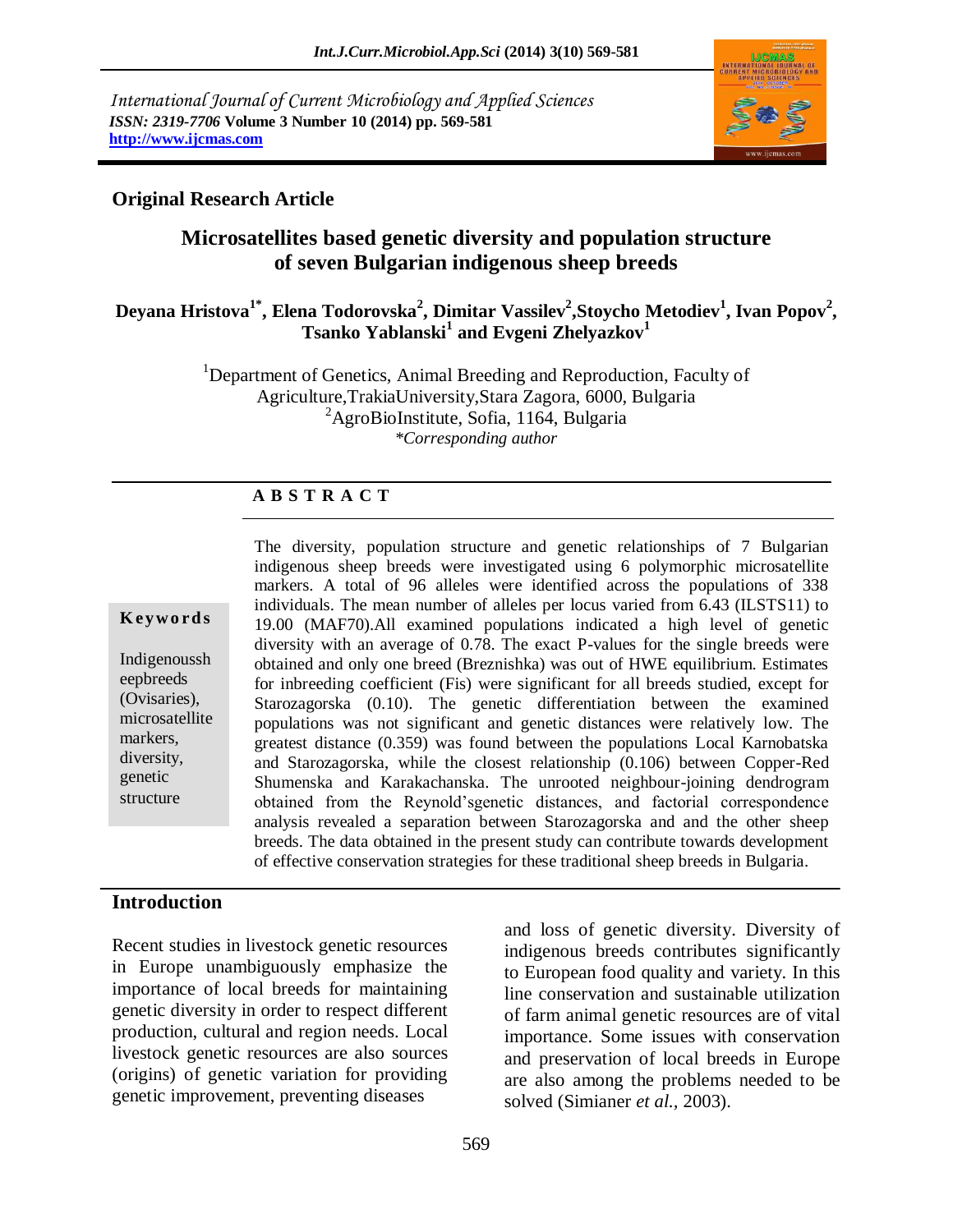Genomic studies based on different molecular techniques became an obligatory tool for describing the diversity in livestock species. Microsatellites markers (simple sequence repeats-SSRs) have been increasingly used as the marker of choice because of their locus specificity, extensive genome coverage, and high degree of polymorphism, co-dominant inheritance and easy, automated scoring of genotypes. Microsatellites are widely used to characterize the genetic variability within and between populations and at present they allow the standard method to estimate genetic diversity (Chen *et al.,* 2009) and to assign individuals to a breed (Ozerov *et al.,* 2008; Glowatzki-Mullis *et al.,* 2009).

In recent years studies on sheep genetic diversity, population structure, genetic differentiation and phylogenetic reconstruction aiming at identifying endangered populations and developing genetic conservation strategies have been performed in several European countries such as Spain (Alvarez *et al.,* 2004; Rendo *et al.,* 2004; Legaz *et al.,* 2008), Greece (Altarayrah *et al.,* 2007; Ligda *et al.,*  2009), Italy (Bozzi *et al.,* 2009, Tolone *et al.,* 2012), Serbia (Cinkulov *et al.,* 2008b), Switzerland (Stahlberger-Saitbekova *et al.,*  2001), Austria (Baumung *et al.,* 2006), Albania and Kosovo (Hoda *et al.,* 2009).

In Bulgaria, sheep breeding and the use of local sheep genetic resources have a longtime tradition. Despite its relatively small territory, the country has a rich diversity of autochthonous domestic livestock breeds, of which nineteen are local sheep breeds (Dimitrov at al. 1993; EASRAB, 2011). The objective of this study is to assess the genetic diversity and to determine the genetic relationship within and between 7 indigenous Bulgarian sheep breeds using SSR markers. This will give an

opportunity to define the genetic structure of the studied sheep breeds in order to facilitate and plan their sustainable development, utilization and conservation.

# **Materials and Methods**

# **Sampling and DNA isolation**

A total of 338 individuals were sampled (unrelated males and females), representing seven local Bulgarian sheep breeds: Breznishka (BRSK), Sofiiska (Elin-Pelinska, SEPL), Copper-Red (Mednochervena) Shumenska (CRSH), Karakachanska (KKCH), Local Karnobatska (LKNB), Blackhead (Chernoglava) Plevenska (BHPL) and Starozagorska (LSTZ). The abbreviations of the sheep breeds, their type, current size, geographical location, the number of sampled flocks per breed and the number of individuals per flock are given in Table 1. Blood samples were collected from jugular vein into vacutainer tubes containing EDTA. DNA was extracted from the whole blood with Illustra Blood GenomicPrep DNA Purification Kit (GE Healthcare, UK) according to the manufacturer's instructions.

# **Microsatellite markers**

A set of six microsatellite markers (Table 2) was chosen based on their level of polymorphism, location on different chromosomes, preferably unlinked following the recommendation of the Food and Agriculture Organization (FAO) and the International Society for Animal Genetics (ISAG).

### **Polymerase chain reaction and fragment analyses**

Primer sequences, size ranges and PCR protocols for the selected markers were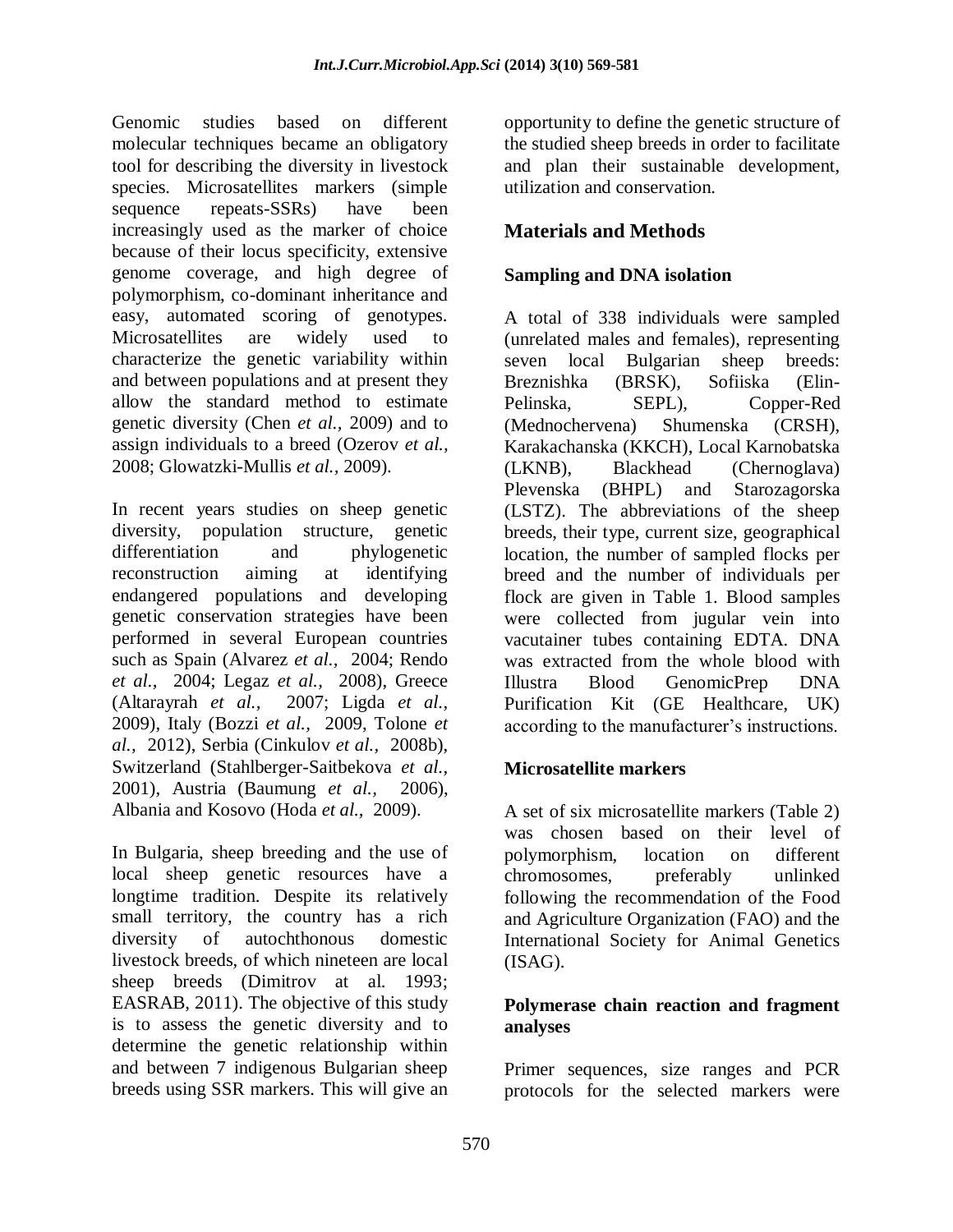obtained from [http://dad.fao.org/en/](http://dad.fao.org/en/%20Home.htm) [Home.htm.](http://dad.fao.org/en/%20Home.htm) PCR amplification was carried out in total 10µl volume, containing 50ng DNA template, 20pM primers and 1x AmpliTaq Gold PCR Master mix (Applied Biosystems, USA). Forward primers were Cy5 fluorescently labelled. The amplification was performed in a thermocycler GeneAmp 9700 (Applied Biosystems) using the conditions given in Table 2. PCR products were separated together with internal size standards on 6% denaturing polyacrylamide gel (ReproGel High Resolution) using automated laser sequencer (ALF Express II Amersham Biosciences).

# **Statistical analysis**

The allele diversity, number of alleles per locus and their richness, observed and expected heterozygosity values  $(H_0$  and  $H_e)$ were calculated using POPGENE software, version 1.31, (Yeh and Yong, 1999; Labate, 2000). This program was used also to estimate 3 fixation indices: inbreeding coefficient within each population  $(F_{is})$ , coefficient of gene differentiation between populations  $(F_{st})$  and inbreeding coefficient for all populations  $(F_{it})$  (Wright, 1978). Polymorphism Information Content (PIC) which reflects the usefulness of the selected marker loci was calculated with Cervus ver. 3 (Kalinowski *et al.,* 2007).

The ARLEQUIN software, version 3.5.1.3 was used for population data analysis (Excoffier and Lischer, 2010). The number of alleles of each locus, heterozygosities values,  $F_{st}$  between all pairs of the tested breeds and gene diversity were calculated for each breed. The same software was used to check deviation from Hardy-Weinberg equilibrium (HWE) by the method of Guo and Thommson (1992). Reynold's distance (Reynolds *et al.,* 1983), recommended for populationswith short divergence time

(Eding and Laval, 1999),were used to estimate pair-wise genetic relationships amongbreeds. The neighbor-joining tree was constructed using the estimated Reynold's genetic distances with the Neighbor procedure of PHYLIP ver. 3.69 (Felsenstein 2009). MEGA5 software (Tamura *et al.*  2011) was used for depicting of the dendrogram given on Figure 1.

The structure of the entire populations was examined with the software package STRUCTURE (Pritchard *et al.,* 2000) using the prior population information model.

# **Results and Discussion**

# **Allele and gene diversity**

In total of 96 alleles with an average 16 alleles per locus, ranging from 10 (ILSTS11) to 31 (MAF70) were observed for the 6 microsatellite loci surveyed (Table 3). The mean number of alleles (Mn) per locus varied between 6.43 (ILSTS11) and 19.00 (MAF70). The PIC considering all loci wasequal with an average of 0.81, showing that the microsatellites panelused was highly informative. ILSTS11 was found to bethe least informative marker (0.75), whereas MAF70the most informative one  $(0.92)$ .

The average observed  $(H<sub>o</sub>)$  and expected  $(H_e)$  heterozigosities for the six microsatellite markers are given in Table 3. Considering the whole sample (338 individuals)  $H_0$  ranged from 0.38 to 0.83 with a mean  $0.62$  while  $H<sub>e</sub>$  from  $0.78$  to  $0.93$ with a mean 0.83. Marker ILSTS11 showed lowest H<sub>e</sub> (0.78) whereas MAF70 the highest one  $(0.93)$ . H<sub>o</sub> was always higher than 0.5 except for the marker MAF65 (0.38). At each locus the expected heterozygosity  $(H_e)$  was higher than the observed heterozigosity  $(H<sub>o</sub>)$ .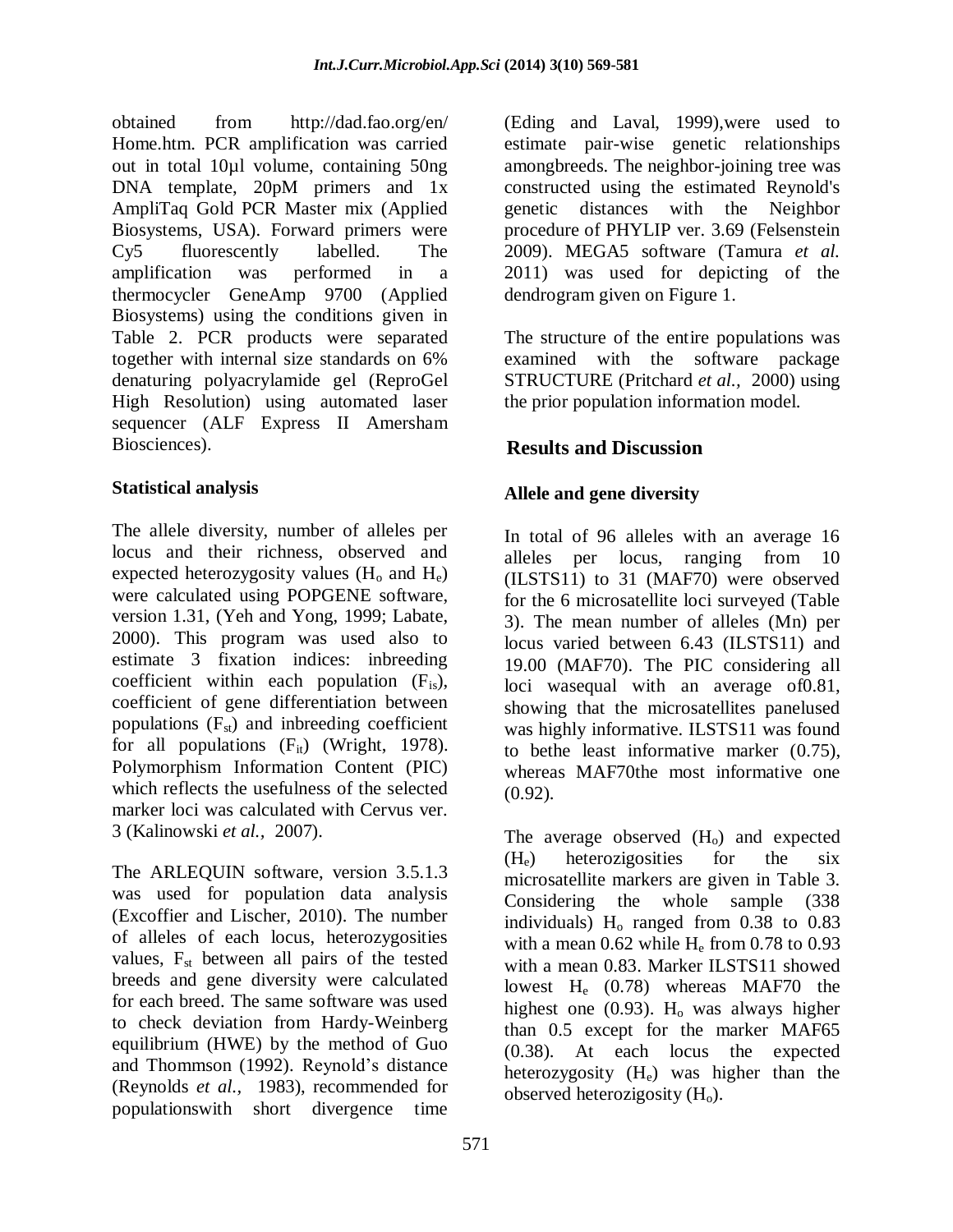Genetic structure of the populations was analyzed by Wright's F statistics. Mean estimated values for  $F_{is}$ ,  $F_{st}$  and  $F_{it}$  were 0.22, 0.06 and 0.26, respectively. The  $F_{is}$ index among the loci varied from 0.08 (MAF70) to  $0.50$  (MAF65). The mean  $F_{is}$ value was higher than  $F_{st}$  (0.22>0.06) and heterozigosity deficiency at all tested loci was detected (Table 3).

### **Population structure**

The number of alleles per locus observed in each breed ranged from 6 to 21 (Table 4). Based on the mean number of alleles per population, the most diverse population was SEPL (11.5) and the least diverse was LKNB (9.17). Two populations (KKCH and LSTZ) have equal mean number of alleles (9.50).

In all examined populations the  $H_0$  levels were lower than the expected heterozigosities  $(H_e)$ . The mean  $H_o$  and  $H_e$ per studied populations were between 0.55- 0.69 (KKCH-LSTZ) and 0.76-0.82 (LSTZ-SEPL), respectively. Generally, heterozygote deficit could be detected in all examined loci and across the populations it was the highest in SEPL and the lowest in LSTZ.

The coefficient of inbreeding  $(F_{is})$  was positive in all populations, ranging from 0.10 (LSTZ) to 0.30 (SEPL) with a mean 0.23, indicating a risk of inbreeding. In order to test possible deviation from HWE, exact P-values for the single breeds were obtained (Table 4). The investigated breeds were in equilibrium, except BRSK.

Figure 2 shows the results of population structure evaluation using STRUCTURE with the prior population information model. With the gradual increase in the number of expected population groups, K, the different breeds separated from one another until the actual number of groups (7) was reached. Further increase in K did not change the results of the analysis.

# **Genetic relationships between populations**

Pair-wisegenetic distances amongthe examined populations were determined using the Reynolds genetic distance estimates (Table 5). The lowest valueswere observed between KKCH and BHPL (0.100) and also between CRHS and KKCH (0.106), whereas thehighest one between LKNB and LSTZ breeds (0.359). The LSTZ breed showed the highest genetic distance in relation tothe other 6 breeds followed by LKNB breed. The Reynold's genetic distances were used to reconstruct the radial neighbor-joiningdendrogram (Figure 1), showing 2 clear clusters: one including KKCH, CRSH BHPL, SEPL and the other including BRSKand the LKNB, which emphasized that the LSTZ breed appears to be more distant from the other breeds.

In present study the allele diversity and genetic relationship of 7 indigenous sheep breeds in Bulgaria were examined using a set of 6 polymorphic microsatellites. The relatively high mean number of alleles per locus (10.07) and the high overall PIC value indicate the usefulness of the selected markers for studying the genetic diversity in Bulgarian sheep populations. The comparison of the  $N_e$  with the number of observed alleles per locus provides evidence for the predominance of certain alleles in each breed. In this sense, MAF70 could be considered as the most informative marker of our test panel. This observation is in accordance with other studies (Arranz *et al.,*  2001; Kusza *et al.,* 2008, 2010) and confirms the appropriateness of this marker in sheep genetic diversity.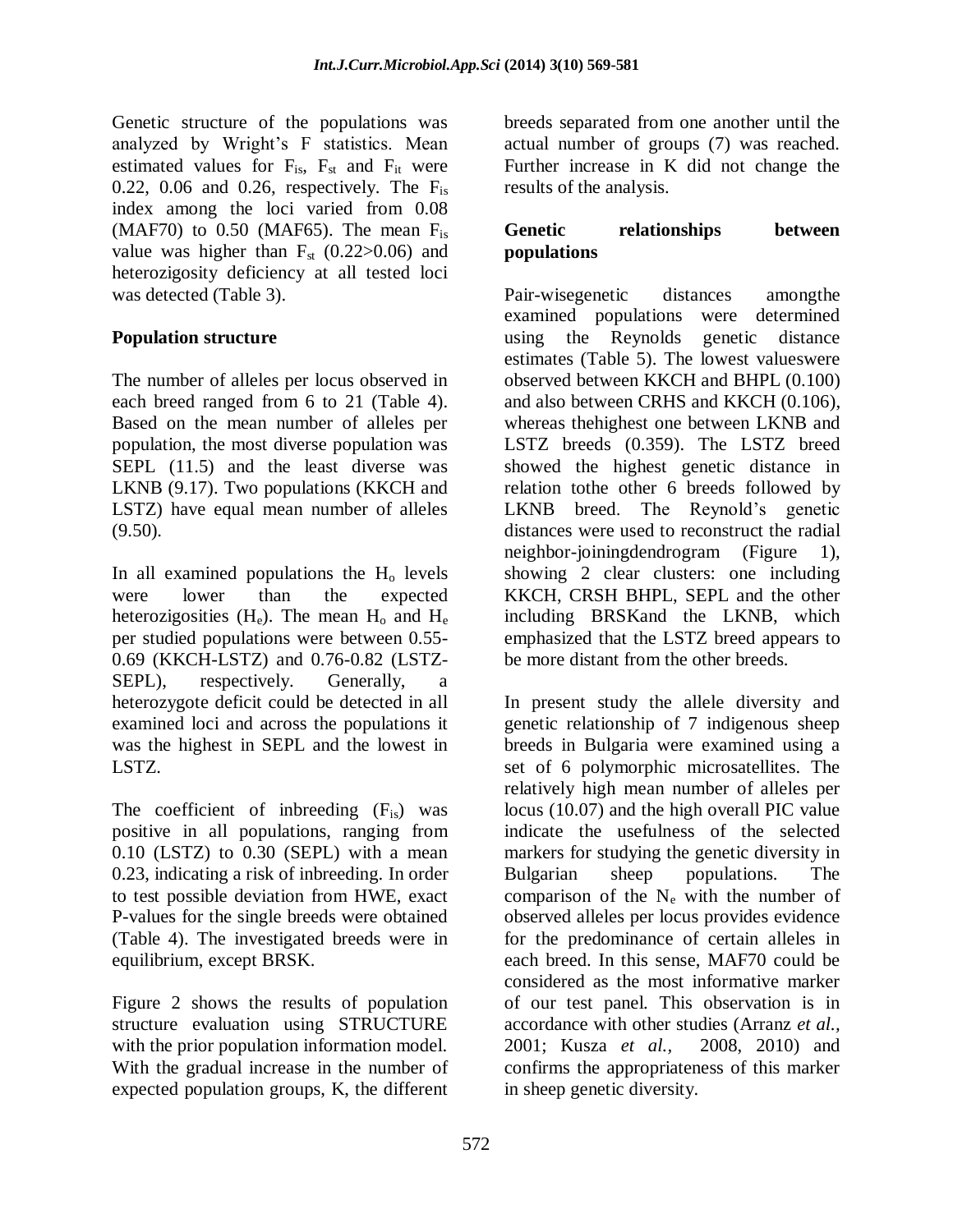The mean  $F_{is}$ ,  $F_{st}$  and  $F_{it}$  (0.22, 0.06 and 0.26, respectively) indicated 26% heterozygote's deficit across populations and around 22% inbreeding within populations. The multilocus  $F_{st}$  showed that only 6% of the total genetic variation in Bulgarian sheep breeds is due to the population differences, while the remaining 94.4% corresponds to differences among individuals. The low value of  $F_{st}$  is an indication that the studied breeds are not differentiated enough. The lack of clear differentiation between Bulgarian sheep breeds could be due to geographic proximity, similarity in environment and breeding practices but most likely to the past and present gene flow among them. The estimates for genetic differentiation were similar to those reported in other genetic diversity studies, e.g. 4.9% for Sicilian sheep breeds (Tolone *et al.,* 2012), 5.7% for Alpine and European and Middle-Eastern breeds (Peter *et al.,* 2007; Dalvit *et al.,*  2008), 5.2% for West Balkan Pramenka sheep types (Cinkulov *et al.,* 2008a), but lower than in Slovak Tsigai sheep (13.3%, Kusza *et al.,* 2008), Bardhoka breed in Albania and Kosova (24%, Hoda *et al.,*  2009).

The overall  $F_{is}$  was higher than that of  $F_{st}$  $(0.22$  versus  $0.06$ . The  $F_{is}$  values were positive in all examined populations, indicating medium to high rate of inbreeding, as for BHPL and LSTZ they were the least ones (0.17 and 0.10, respectively).Actually, the mostprobable reason of the high level of inbreeding as alreadystated by other authors (Dalvit *et al.,*  2008, Tolone *et al.,* 2012) is the management of the flocks and in particular the lack of definite breeding scheme to control inbreeding. In most cases the studied existing breeds originated from one common flock as a gene pool in the past generations from where later rams and ewes were

distributed as founders of another flocks of the breed. Moreover,the reduced or absent exchange of rams betweendifferent flocks of the same breed may have also an impact. Estimatesforinbreedingcoefficientweresignif icantalsoforthestudiedGreek (Ligda *et al.,* 2009), and Tsigai and Zakel type of sheep breeds from the Central-Eastern- and Southern-European regions (Kusza *et al.,* 2008) but lower in Sicilian sheep breeds (Tolone *et al.,* 2012). As most of the breeds considered in this study have never been genetically characterized before it was not always possible to compare our data with that reported in the literature. Previous study (Kusza *et al.,* 2010) on the genetic relationship among five Bulgarian sheep breeds using 16 SSR markers also showed positive Fis values for the three indigenous Bulgarian sheep breeds - Patch-Faced Maritza (0.246), White Maritza (0.275) and BHPL (0.376) - which is the only common breed included also in our study. The lower inbreeding coefficient (0.17), the higher mean number of alleles (10.33) and genetic diversity (0.80) observed for BHPL population here could be explained with the sampling scheme and/or the panel of the polymorphic markers used of which five were common.

Regardless of significant heterozygote deficit the mean levels of  $H_0$  were relatively high in the investigated here sheep breeds (0.55-0.69), compared to these reported by Kusza *et al.* (2010) (0.458-0.577). Generally, all examined populations showed high level of genetic diversity with an average 0.79 which is close to that published by Oliveira *et al.* (2005) for Bordaleira de Entre Douro e Minho sheep (0.74), Alvarez *et al.* (2004) for Latxa sheep (0.77) and Kusza *et al.* (2010) for five Bulgarian sheep breeds (0.736). A significant deviation from HWE in two of the examined breeds BRSK and BHPL was observed, even though a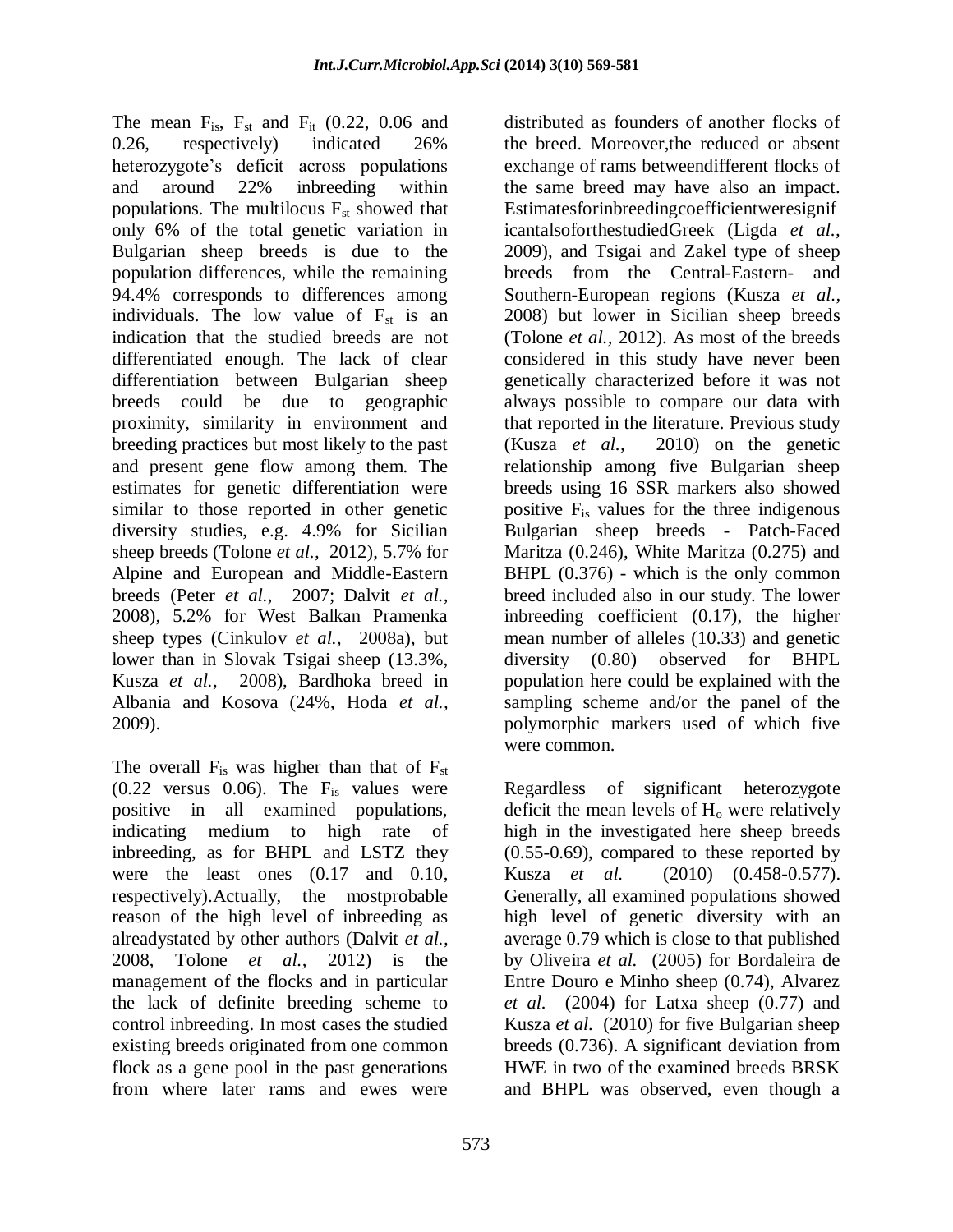deficiency of heterozygocity was indicated in all studied sheep breeds. It could be explained with natural processes of mutation, migration, non-random mating, genetic drift and both artificial and natural selection (Diez-Tascon *et al.,* 2000).

In this study the genetic distances among the examined populations were relatively low, but higher than 0.05, which may indicate certain differences in their genetic structure. The closest genetic relatedness was found between CRSH and KKCH which is in accordance with their similar phenotypic traits. Both breeds are short thin-tailed type with black-brown color of the wool, predominantly coarse.

Similarly, KKCH and BHPL breeds are also genetically related. The geneticcloseness betweenboth breeds might be explainedconsidering that these breeds have partially overlapping geographical breeding area,which might have led to genetic exchange between them.In this study thegenetic differentiation of BHPL (Tsigai x Zackel) was not so evident as in the study of Kusza *et al.* (2010) who found one private allele at locus OarFCB20 even though this locus was also included in our test. This means that the number of defined population specific alleles depends not only on the markers used but also on the number of populations under the study and their genetic relatedness and even more specifically on the allele configuration at particular loci in each breed.

Among the examined sheep breeds, LSTZ is genetically unique and the most distinct from LKNB (0.626). The two breeds originated from different regions lying remote each other about 100 km and are phenotypically distinct. The animals of LKNB breed (Zakel type), historically originating from Karnobat region are

relatively small (female body weight is 40kg) with short thin tail and red-brown colour of the wool. It is a dual-purpose breed with equal emphasis on meat and wool. LSTZ is a Tsigai type among the indigenous sheep breeds in lowlands and the regions of distribution are restricted around Stara Zagora. In contrast to LKNB, the female animals of LSTZ have a large body (up to 70-80 kg), long thin tail and white color of wool. The lower mean number of alleles and genetic diversity observed in the LSTZand LKNB breedsin comparison to other breeds isprobably due to a reduced effective population size.

The population structure was assessed by varying K from 1 to 14. The entire dataset showed that the samples had the highest probability to form 7 clusters. Based on the assignment of individuals without previous population information at K=2 the software program STRUCTURE (Pritchard *et al.,* 2000) placed them in 3 clusters one of which includes BRSK, the second one – SEPL, and the third cluster – all remaining breeds. Assuming K=2 the BRSK and the SEPL formed two distinct groups suggesting that admixture was nearly zero for these 2 breeds.

At K=4 CRSH separates from other breeds, while at K=5 KKCH and LKNB breeds appear isolated. At K=6 further splitting is occurred which leads to the separation of the BHPL breed. At K=7 LSTZ appears separated and each breed tends to has its own distinct cluster. K=7 was chosen as the best value to describe the genetic structure of the studied here breeds, since the increase of K from 7 to 14 was unchangeable in comparison to  $K1\div 7$ . The high average percentage of assignment of individuals for BRSK and SEPL pointed out the existence of clear genetic differences compared to other breeds.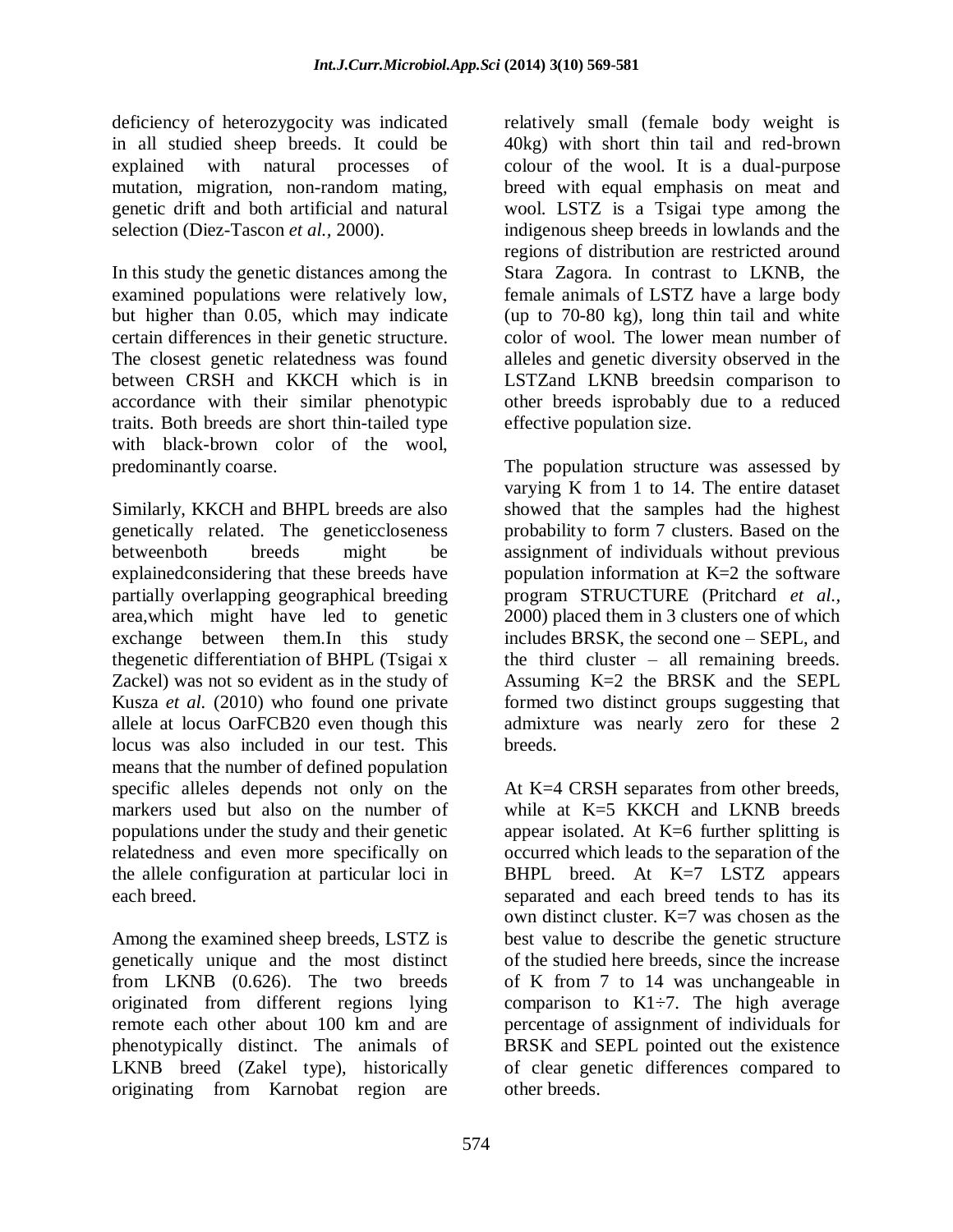| <b>Breed name</b>                              | Code<br>(Abbr.) | <b>Examined</b><br>number | <b>Flocks</b><br>(n)    | <b>Geographical location</b>                                      | Breed type,<br>Tail type                                                | <b>Trends</b>                   | <b>Current</b><br>population<br>size*         | <b>Status</b><br>(Degree of<br>endangerment) |
|------------------------------------------------|-----------------|---------------------------|-------------------------|-------------------------------------------------------------------|-------------------------------------------------------------------------|---------------------------------|-----------------------------------------------|----------------------------------------------|
| Breznishka                                     | <b>BRSK</b>     | 50                        | 1(30)<br>2(20)          | Western Bulgaria, in<br>the region of Pernik,<br>Radomir, Breznik | Traditionally<br>selection.<br>Long thin-tailed                         | Milk, wool,<br>meat             | 836<br>$\sqrt{2-812}$<br>$\mathcal{S}$ -24    | Threatened                                   |
| Sofiiska<br>(Elin-Pelinska)                    | <b>SEPL</b>     | 58                        | 1(33)<br>2(22)<br>3(13) | Western Bulgaria, in<br>the region of Sofia -<br>Elin Pelin       | Traditionally<br>selection,<br>Long thin-tailed                         | Milk, wool,<br>meat and<br>hide | 1438<br>$\sqrt{2} - 1380$<br>$\circ$ -58      | Not at risk                                  |
| Copper-Red<br>(Mednochervena)<br>Shumenska     | <b>CRSH</b>     | 37                        |                         | North-East part of<br>Bulgaria                                    | Traditionally<br>Milk, meat,<br>selection,<br>wool<br>Short thin-tailed |                                 | 4280<br>$\sqrt{2} - 4138$<br>$\sqrt[3]{-142}$ | Not at risk                                  |
| Karakachanska                                  | <b>KKCH</b>     | 38                        | 1(31)<br>2(7)           | In mountainous areas<br>of the country                            | Zackel<br>Short thin-tailed                                             | Milk, meat,<br>wool             | 3632<br>$2 - 3529$<br>$\triangle$ -103        | Not at risk                                  |
| Local Karnobatska                              | <b>LKNB</b>     | 48                        |                         | South-Eastern Bulgaria<br>in lowlands in the<br>regions Burgas    | Zackel<br>Short thin-tailed                                             | Meat, milk,<br>wool and<br>hide | 265<br>$Q - 255$<br>$\triangle$ -10           | Threatened                                   |
| <b>Blackhead</b><br>(Chernoglava)<br>Plevenska | <b>BHPL</b>     | 59                        | 1(48)<br>2(11)          | In the plains and<br>foothill areas of the<br>country             | $T sigai \times Zackel$<br>Long thin-tailed                             | Milk, meat<br>and wool          | 13100<br>$Q - 12836$<br>$\circ$ -264          | Not at risk                                  |
| Starozagorska                                  | <b>LSTZ</b>     | 48                        |                         | South part of the<br>country, in Trakia<br>lowland                | Tsigai<br>Long thin-tailed                                              | Milk, meat<br>and wool          | 694<br>$\sqrt{2}$ -680<br>$2\sqrt{11}$        | Threatened                                   |

**Table.1** Sheep breeds investigated in the study

\* Data are obtained from EASRAB , since November, 2011

(n) – Number of individuals in each flock

♂-14

lowland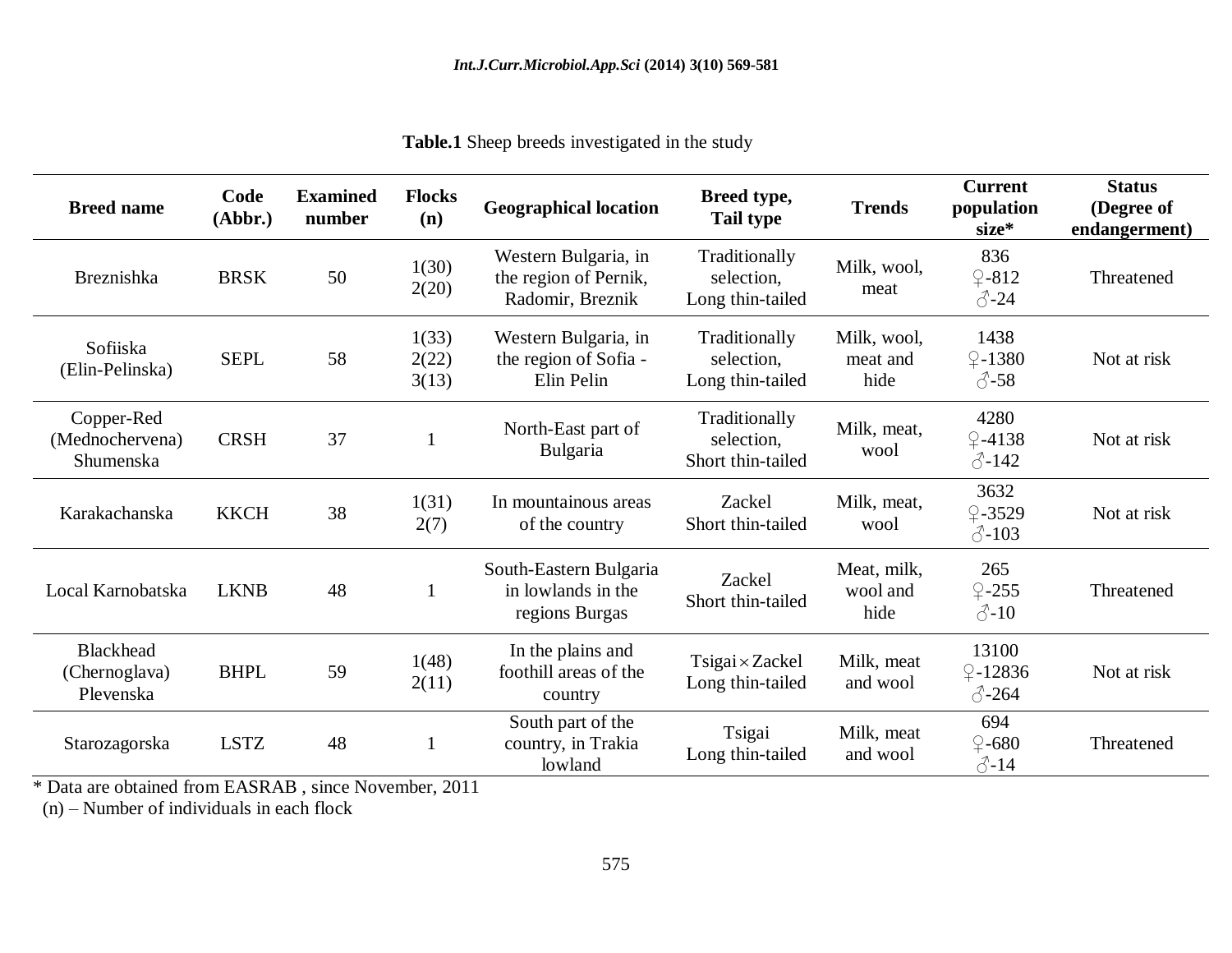**Table.2** SSR locus information

| <b>Marker</b><br>name | Origin        | <b>Chromosome</b><br>localization | <b>NCBI</b><br>accession<br>number | <b>Primer sequences F/R</b>                                   | $T^{\circ}$<br>annealing | Mg<br>(mM)         |
|-----------------------|---------------|-----------------------------------|------------------------------------|---------------------------------------------------------------|--------------------------|--------------------|
| Oar <sub>FCB20</sub>  | Ovine         | $\overline{2}$                    | L20004                             | F: AAATGTGTTTAAGATTCCATACAGTG<br>R: GGAAAACCCCCATATATACCTATAC | $55^{\circ}$             | 2,5mM              |
| MAF70                 | Ovine         | $\overline{4}$                    | M77200                             | F: GCAGGACTCTACGGGCCTTTGC<br>R:CACGGAGTCACAAAGAGTCAGACC       | $60^\circ$               | 1 <sub>m</sub> M   |
| ILSTS11               | <b>Bovine</b> | 9                                 | L23485                             | F: GCTTGCTACATGGAAAGTGC<br>R: CTAAAATGCAGAGCCCTACC            | $58^{\circ}/55^{\circ}$  | 2mM                |
| MAF <sub>65</sub>     | Ovine         | 15                                | M67437                             | F: AAAGGCCAGAGTATGCAATTAGGAG<br>R: CCACTCCTCCTGAGAATATAACATG  | $55^{\circ}$             | 2.5 <sub>m</sub> M |
| OarCP20               | Ovine         | 21                                | U15695                             | F: GATCCCCTGGAGGAGGAAACGG<br>R: GGCATTTCATGGCTTTAGCAGG        | $62^{\circ}/60^{\circ}$  | 2.5 <sub>m</sub> M |
| OarJMP58              | Ovine         | 26                                | U35058                             | F: GAAGTCATTGAGGGGTCGCTAACC<br>R: CTTCATGTTCACAGGACTTTCTCTG   | $55^{\circ}$             | 1 <sub>m</sub> M   |

**Table.3** Allele range, number of identified alleles (Na), mean number of alleles per locus  $(M_n)$ , heterozygosities: observed  $(H_0)$ , expected (He), Polymorphism Information Content (PIC) and F-values in each locus

| Locus             | Allele range (bp) | <b>Na</b> | Mn    | Ho   | He   | <b>PIC</b> | $F_{is}$ | $\mathbf{F_{st}}$ | $\mathbf{F}_{\mathrm{it}}$ |
|-------------------|-------------------|-----------|-------|------|------|------------|----------|-------------------|----------------------------|
| OarFCB20          | 88-114            | 13        | 9.71  | 0.59 | 0.84 | 0.82       | 0.25     | 0.05              | 0.29                       |
| MAF70             | 121-185           | 31        | 19.00 | 0.83 | 0.93 | 0.92       | 0.08     | 0.03              | 0.11                       |
| ILSTS11           | 268-286           | 10        | 6.43  | 0.65 | 0.78 | 0.75       | 0.12     | 0.05              | 0.17                       |
| MAF <sub>65</sub> | 122-140           |           | 7.00  | 0.38 | 0.80 | 0.77       | 0.50     | 0.06              | 0.53                       |
| OarCP20           | 67-91             |           | 7.57  | 0.55 | 0.79 | 0.76       | 0.26     | 0.07              | 0.31                       |
| OarJMP58          | 133-173           | 20        | 10.71 | 0.70 | 0.86 | 0.85       | 0.12     | 0.07              | 0.19                       |
| <b>Mean</b>       |                   | 16        | 10.07 | 0.62 | 0.83 | 0.81       | 0.22     | 0.06              | 0.26                       |
| <b>Total</b>      |                   | 96        |       |      |      |            |          |                   |                            |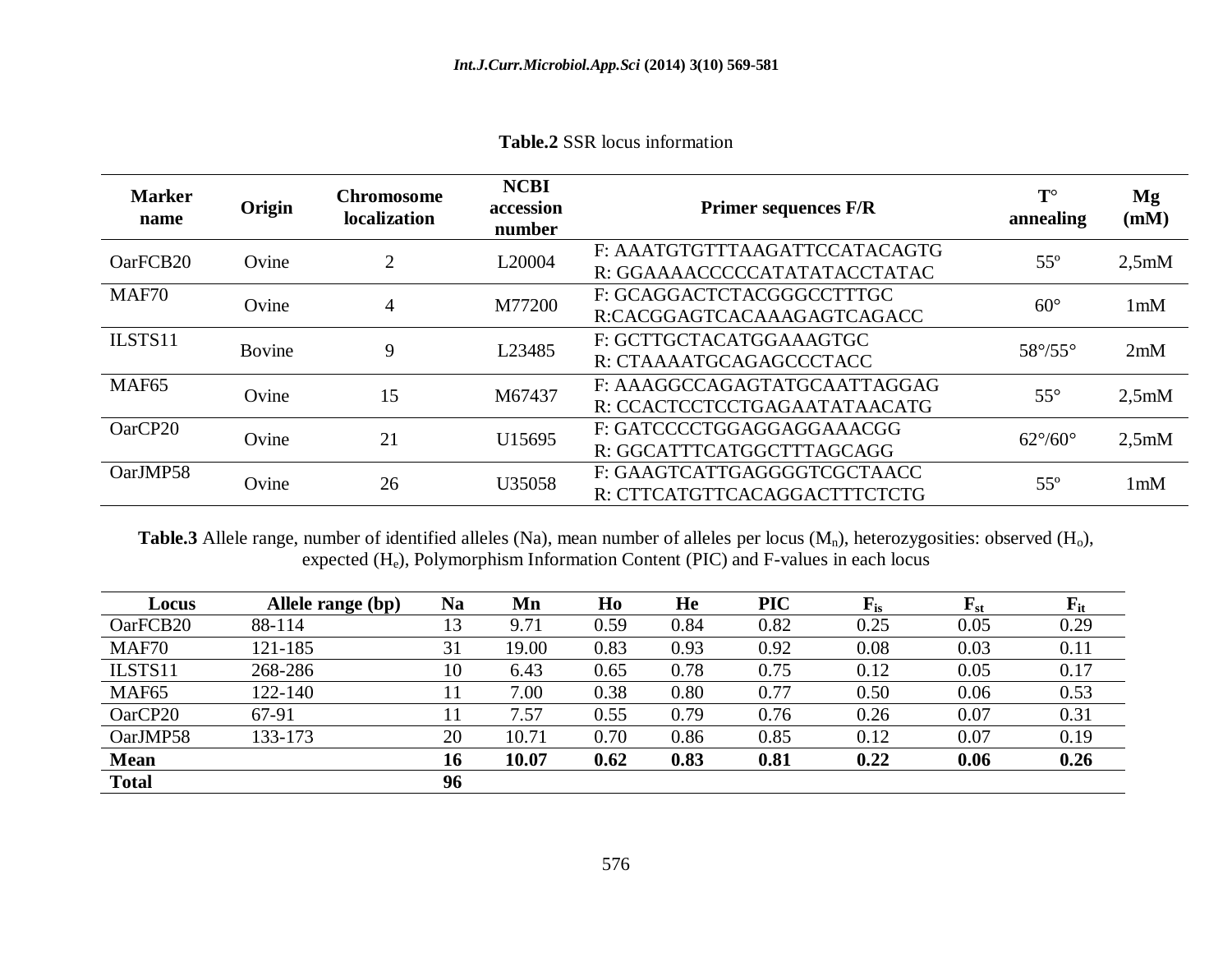**Table.4** Number of alleles per locus, mean observed (Ho) and expected (He) heterozygosities, coefficient of inbreeding (Fis) and chi-square test for HWE in the examined populations

| <b>Population</b> |          | <b>Mean</b><br>heterozygosity |          | <b>Fis</b>        | $\chi^2$ (df) <sup>*</sup> | ${\bf P}$ |       |      |      |      |       |      |
|-------------------|----------|-------------------------------|----------|-------------------|----------------------------|-----------|-------|------|------|------|-------|------|
|                   | OarFCB20 | MAF70                         | ILSTS11  | MAF <sub>65</sub> | OarCP20                    | OarJMP58  | Mean  | Ho   | He   |      |       |      |
| <b>BRSK</b>       |          | 18                            |          |                   | 8                          | 12        | 10.00 | 0.60 | 0.81 | 0.26 | 27.87 | 0.02 |
| <b>SEPL</b>       | 13       | 19                            | 8        | 8                 | 8                          | 13        | 11.50 | 0.57 | 0.82 | 0.30 | 17.18 | 0.31 |
| <b>CRSH</b>       |          | 18                            |          | 8                 | 10                         | 12        | 10.50 | 0.63 | 0.82 | 0.24 | 11.80 | 0.70 |
| <b>KKCH</b>       |          | 21                            |          | <sub>0</sub>      |                            |           | 9.50  | 0.55 | 0.78 | 0.30 | 9.02  | 0.88 |
| <b>LKNB</b>       |          | 19                            |          | h                 | −                          |           | 9.17  | 0.61 | 0.77 | 0.21 | 9.48  | 0.85 |
| <b>BHPL</b>       |          | 19                            | $\sigma$ | -                 | −                          | 12        | 10.33 | 0.67 | 0.80 | 0.17 | 24.26 | 0.06 |
| <b>LSTZ</b>       |          | 19                            |          | -                 | 8                          |           | 9.50  | 0.69 | 0.76 | 0.10 | 19.75 | 0.18 |
| Mean              |          |                               |          |                   |                            |           |       | 0.62 | 0.78 | 0.23 |       |      |

\*df - degree of freedom- all loci have one df-15

\*\*P- value (degree of [probability\)](http://en.wikipedia.org/wiki/Probability)

| <b>Breed</b> | <b>BRSK</b> | <b>SEPL</b> | CRSH  | KKCH  | <b>LKNB</b> | <b>RHPL</b> | <b>LSTZ</b> |
|--------------|-------------|-------------|-------|-------|-------------|-------------|-------------|
| <b>BRSK</b>  | 0.000       | 0.122       | 0.122 | 0.132 | 0.156       | 0.136       | 0.221       |
| <b>SEPL</b>  |             | 0.000       | 0.139 | 0.135 | 0.219       | 0.107       | 0.244       |
| <b>CRSH</b>  |             |             | 0.000 | 0.106 | 0.229       | 0.155       | 0.272       |
| <b>KKCH</b>  |             |             |       | 0.000 | 0.255       | 0.100       | 0.217       |
| <b>LKNB</b>  |             |             |       |       | 0.000       | 0.220       | 0.359       |
| <b>BHPL</b>  |             |             |       |       |             | 0.000       | 0.236       |
| <b>LSTZ</b>  |             |             |       |       |             |             | 0.000       |

**Table.5** Reynolds genetic distances between the examined breeds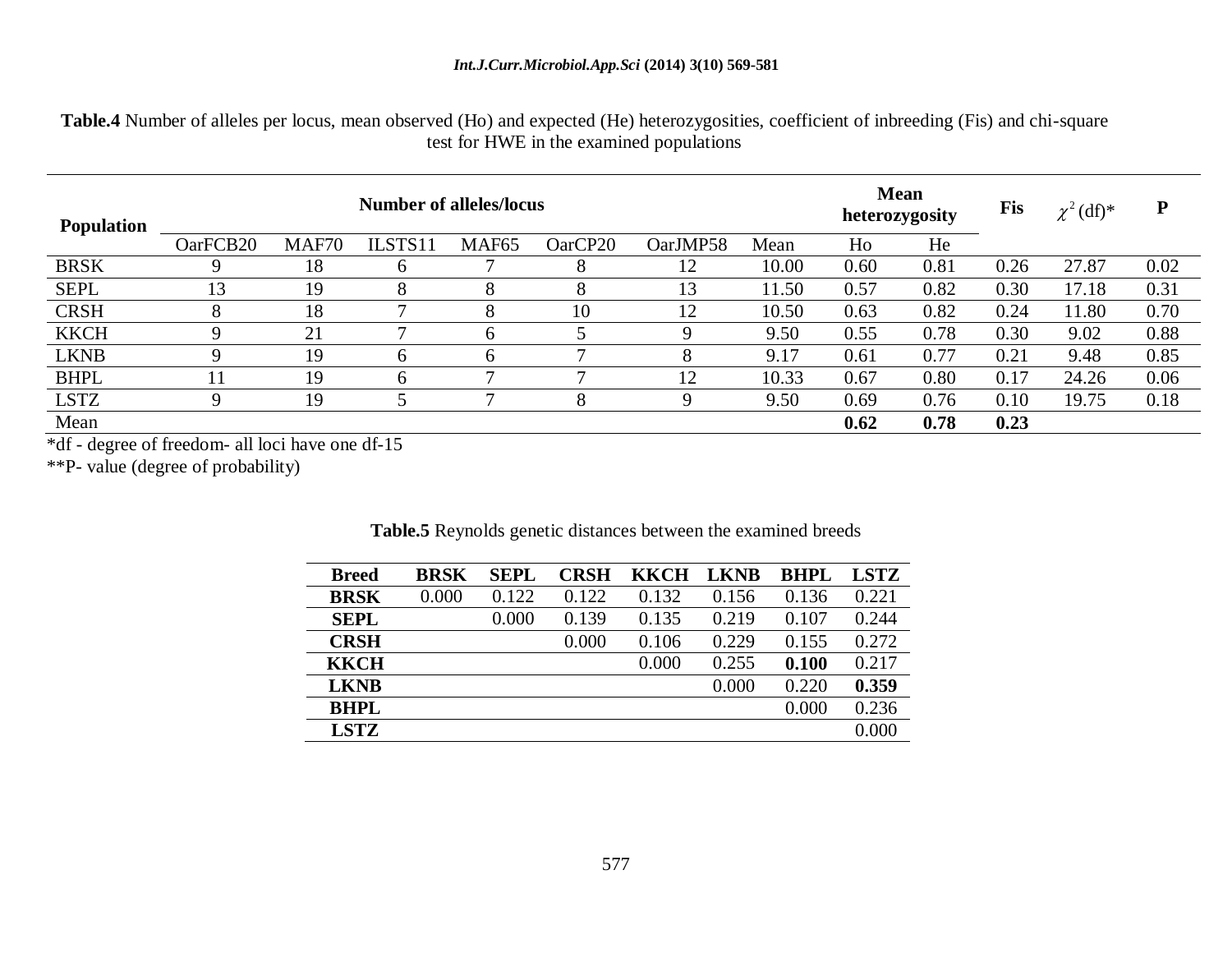

**Figure.1** Radial neighbor-joining dendrogram generated from Reynolds genetic distances of the examined breeds



**Figure.2** Analysis of the structure of the examined sheep breeds. In order from left to right: Breznishka, Sofiiska, Copper-Red Shumenska, Karakachanska, Local Karnobatska, Blackhead Plevenska, and Starozagorska. The parameter K specifies the assumed number of groups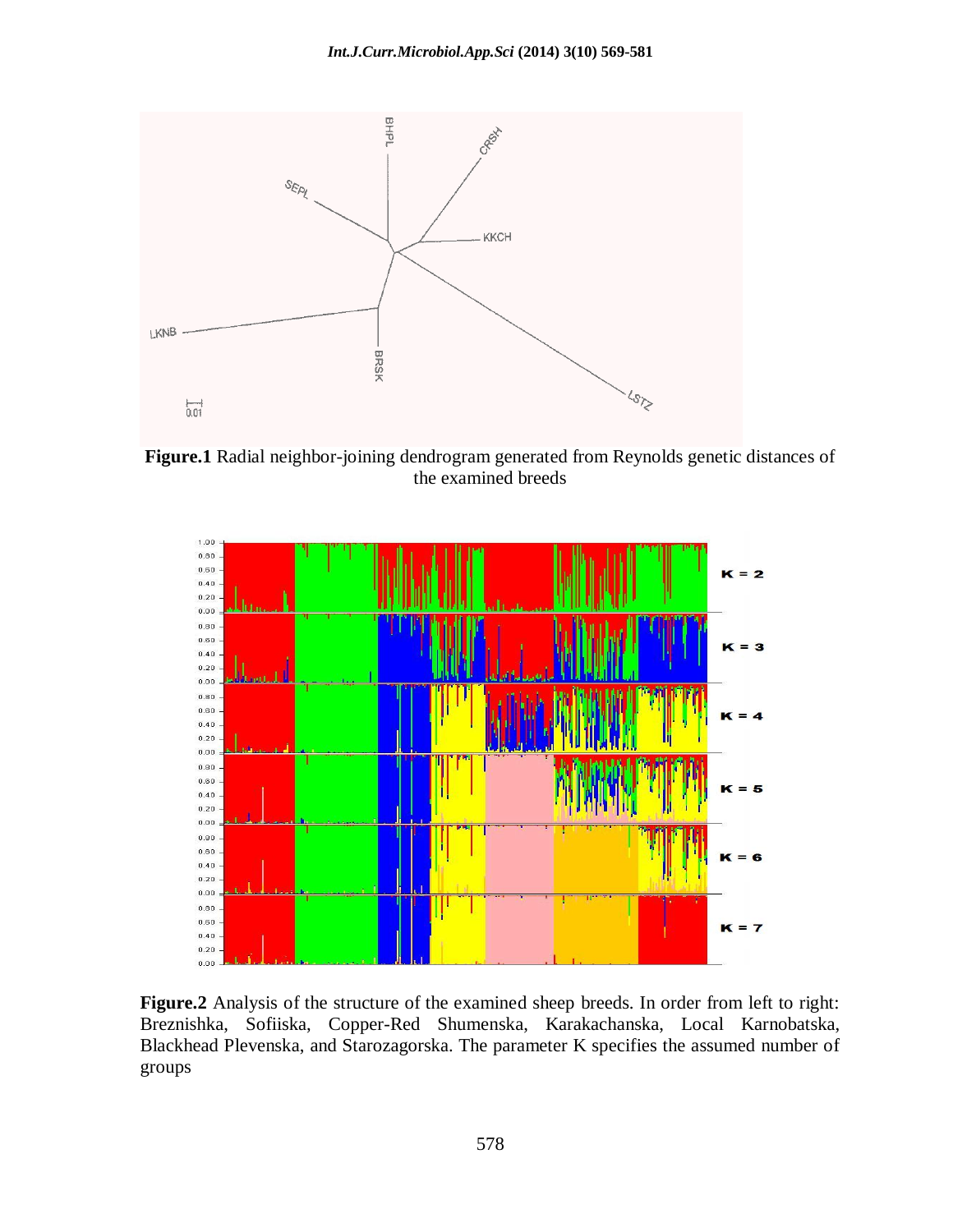This is also confirmed by the geographic distribution of both breeds in the Western regions of Bulgaria and different breeding system (mainly for milk production). The remaining populations exhibited the presence of admixture, in fact the CNSH, KKCH and LKNB clustered together up to K=4 and K=5. The highest level of admixture was observed for BHPL and LSTZ which appear separated at K=6 and 7. This result could be due to their phylogenetic relationship and/or migration of individuals among the several farms with location in the North-Eastern and South-Eastern Bulgaria as well as breeding towards the improvement of milk productivity traits.

# **Acknowledgements**

The authors are grateful to EASRAB for its support in the collection of blood samples and providing information about actual status of sheep breeds. The cooperation with indigenous sheep breeding associations is also recognized. This research commemorates the work and professional skills of our colleague assoc. prof. PhD Evgeni Zhelyazkov

# **References**

- Altarayrah, A., Ligda C., A., Georgoudis and the ECONOGENE Consortium, 2007. Investigation of the genetic diversity of Greek sheep breeds using microsattelite markers. Proc. 3rd Joint Meeting of the Network of Universities and Research Institutions of Animal Science of the South Eastern European Countries, Thessaloniki, Greece. Pp. 10–12.
- Alvarez, I., Royo, L., Fernandez, I., Gutierrez, J., Gomez, E., Goyache, F. 2004. Genetic relationships and admixture among sheep breeds from

Northern Spain assessed using microsatellites. *J. Anim. Sci.,* 82: 2246–2252.

- Arranz,J., Bayoan, Y., San Primitivo, F. 2001. Genetic variation at microsatellite loci in Spanish sheep. *Small Rumin. Res.,* 39: 3–10.
- Barker, J. 1999. Conservation of livestock breed diversity. *AGRI,* 25: 33–43.
- Baumung, R., Cubric-Curik, V., Schwend, K., Achmann, R., Solkner, J. 2006. Genetic characterisation and breed assignment in Austrian sheep breeds using microsatellitemarker information. *J. Anim. Breed. Genet.,* 123: 265–271.
- Bozzi, R., Degl'Innocentia, P., Rivera, P., Nardia, L., Crovetti, A., Sargentinia, C., Giorgetti, A. 2009. Genetic characterization and breed assignment in five Italian sheep breeds using microsatellite markers. *Small Rumin. Res.,* 85: 50–57.
- Cinkulov, M., Popovski, Z., Porcu, K., Tanaskovska, B., Hodžić, A., Bytyqi, H., Mehmeti, H., Margeta, V., Djedović, R., Hoda, A., Trailović, R., Brka, M., Marković, B., Važić, B., Vegara, M., Olsake, I., Kantanen, J. 2008a. Geneticdiversity and structure of the West Balkan Pramenka sheep types as revealed by microsatellite and mitochondrial DNA analysis. *J. Anim. Breed. Genet.,* 125: 417–426.
- Cinkulov, M., Tapio, M., Ozerov, M., Kiselyova, T., Marzanov, N., Pihler, I., Olsaker I., Vegara, M., Kantanen, J. 2008b. Genetic differentiation between the Old and New types of Serbian Tsigai sheep. *Genet. Sel. Evol.,* 40: 321–331.
- Dalvit, C., Sacca, E., Cassandro, M., Gervaso, M., Pastore, E., Piasentier, E. 2008. Genetic diversity and variability in Alpine sheep breeds.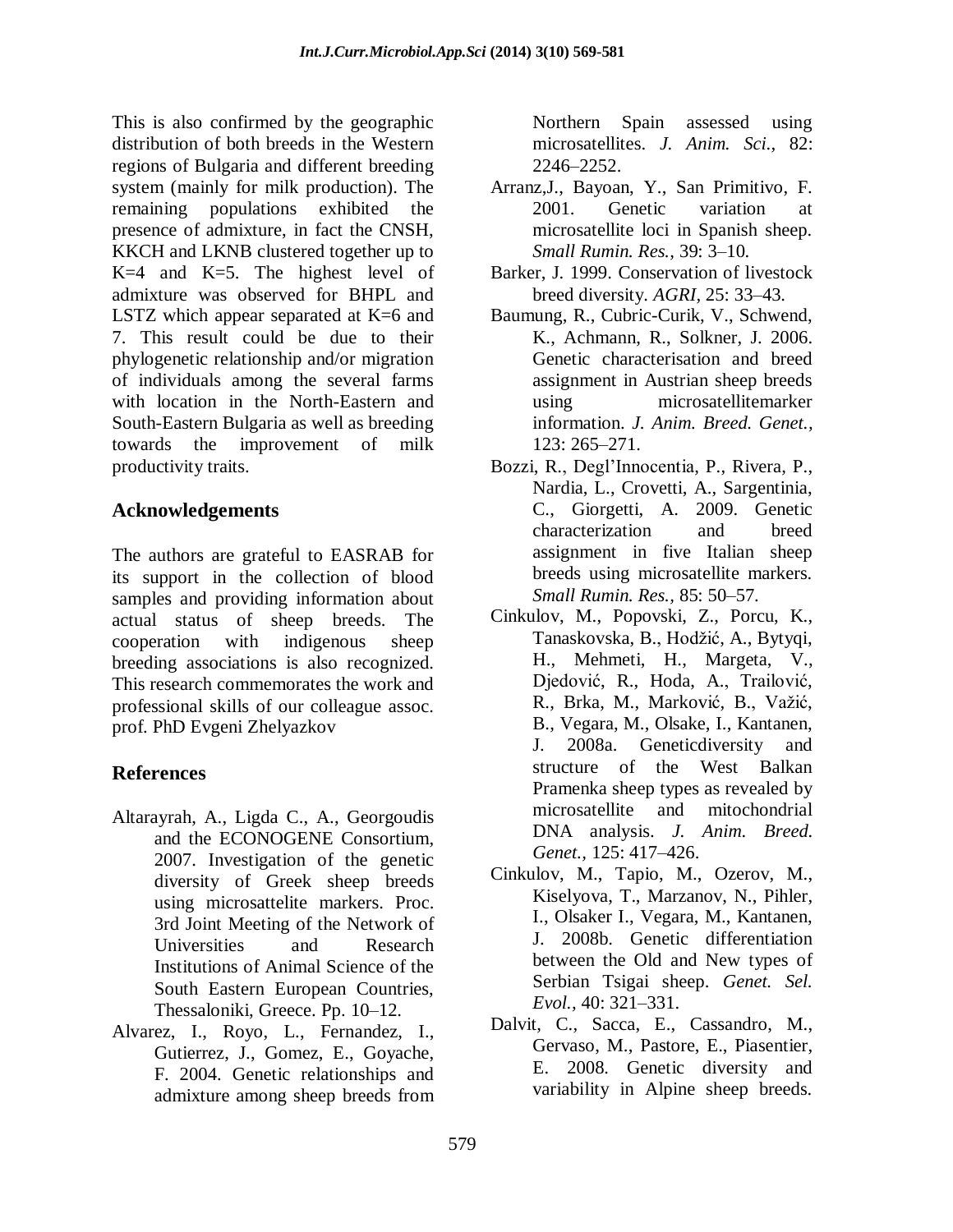*Small Rumin. Res.,* 80: 45–51.

- Danchev, Y. 1994. The preservation of autochthonous breeds of domestic animals in Bulgaria. Bulgaria's Biological Diversity National Strategy: Conservation Status and Needs Assessment. Pp. 587–599.
- Diez-Tasco´n, C., Littlejohn, R., Almeida, P., Crawford, A. 2000. Genetic variation within the Merino sheep breed:analysis of closely related populations usingmicrosatellites. *Anim. Genet.,* 31: 243–251.
- Dimitrov,Tz., Dimitrova, I., Vassilev, D. 1993. Conservation of theBulgarian indigenous livestock resources. Proceedings of International Animal Conservation Strategy, FAO Workshop. Pp. 27–28.
- EASRAB, 2011. Livestock breeds in the Republic of Bulgaria. Catalogue,  $3<sup>rd</sup>$ edn. Vassil Nicolov (Ed.). Sofia, Bulgaria. Pp. 42–99.
- Eding, J.H., Laval, G. 1999. Measuring genetic uniqueness in livestock. In: Oldenbroek, J.K. (Ed.), Genebanks and the Conservation of Farm Animal Genetic Resources. Institute for Animal Science and Health, Lelystad. Pp. 33–58.
- Excoffier, L., Lischer, H. 2010. Arlequin suite ver 3.5 (09.2011). A new series of programs to perform population genetics analyses under Linux and Windows. Molecular Ecology Resources 10, Pp. 564–567 [http://cmpg.unibe.ch/software/arlequ](http://cmpg.unibe.ch/software/arlequin3) [in3.](http://cmpg.unibe.ch/software/arlequin3)
- Felsentein, J. 2009. Phylogeny Inference Package PHYLIP, Version 3.69. Department of Genome Sciences and Department of Biology, University of Washington, Seattle, WA, USA.
- Glowatzki-Mullis, M., Muntwyler J., Bäumle, E., Gaillard, C. 2009. Genetic diversity of Swiss sheep

breeds inthe focus of conservation research. *J. Anim. Breed. Genet.,* 126: 164–175.

- Guo, S., Thompson, E. 1992. Performing the exact test of Hardy-Weinberg proportions for multiple alleles. *Biometrics,* 48: 361–372.
- Hoda, A., Bytyqi H., Dobi, P., Mehmeti, H. 2009. Genetic diversity of Bardhoda breed in Albania and Cosova analyzes by microsatellite markers. *Res. J. Agric. Sci.,* 41(2): 218–223.
- Kalinowski, S.T., Taper M.L., Marshall, T.C. 2007. Revising how the computer program CERVUS accommodates genotyping error increases success in paternity assignment. *Mol. Ecol.,* 16: 1099– 1006.
- Kusza, S., Dimov, D., Nagy, I., Bosze, Z., Jávor, A., Kukovics, S. 2010. Microsatellite analysis to estimate genetic relationships among five Bulgarian sheep breeds. G*enet. Mol. Biol.,* 33(1): 51–56.
- Kusza, S., Nagy, I., Sasvari, Z., Stagel, A., Nemeth, T., Molnar, A., Kumed, K., Bosze, Z., Javor, A., Kukovics, S. 2008. Genetic diversity and population structure of Tsigai and Zackel typeof sheep breeds in the Central-, Eastern- and Southern-European regions. S*mall Rumin. Res.,* 78: 13–23.
- Labate, J. 2000. Software for population genetic analyses of molecular markerdata. *Crop Sci.,* 40: 1521– 1528.
- Legaz, E., Alvarez, I., Royo, L., Fernandez, I., Gutiurrez, J., Goyache, F. 2008. Genetic relationship between Spanish Assaf (Assaf.E) and Spanish native dairy sheep breeds. *Small Rumin. Res.,* 80: 39–44.